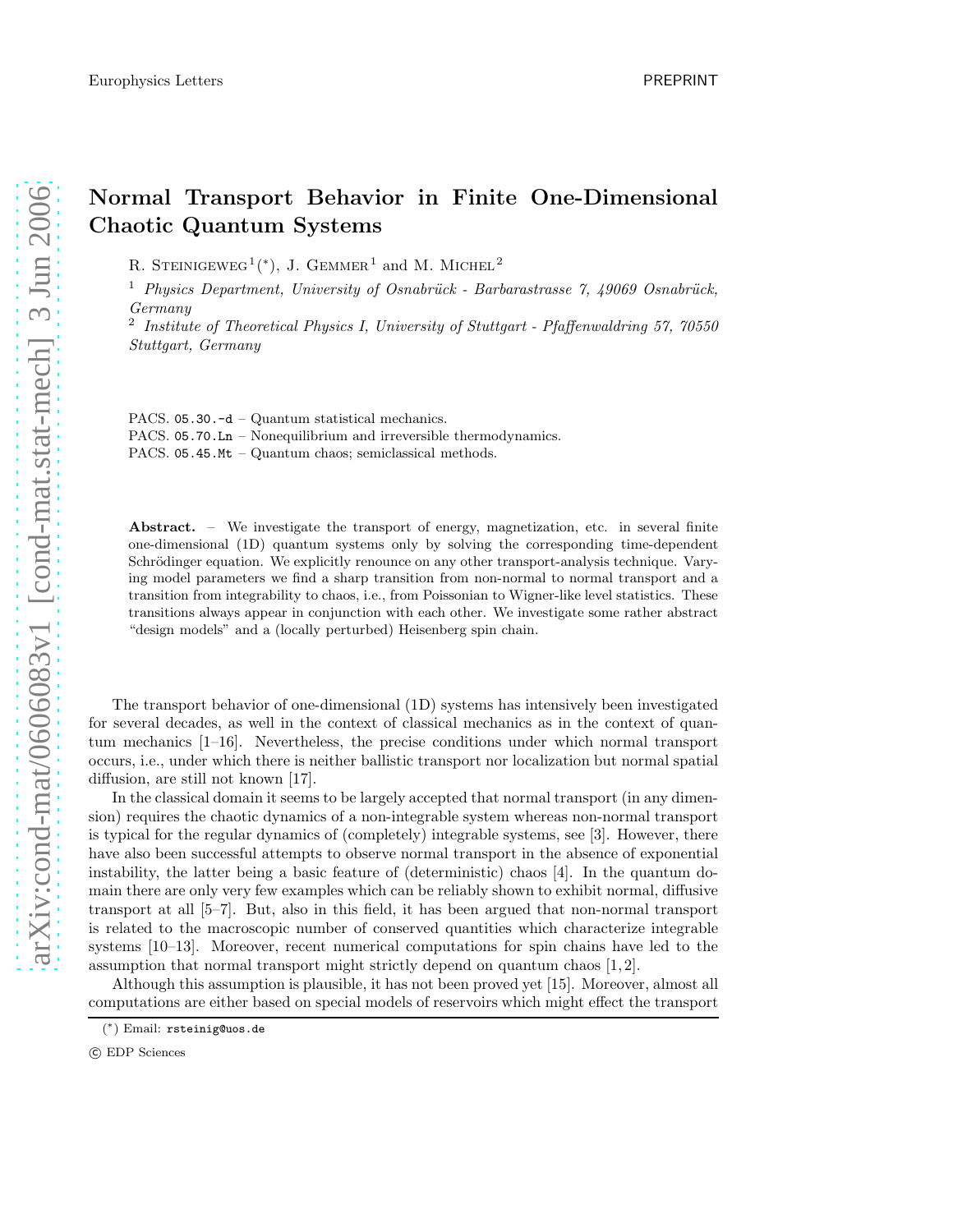$2$  EUROPHYSICS LETTERS

behavior, or they rely on the Kubo formula. The latter has originally been derived for fielddriven electrical conductance and its validity for diffusive transport phenomena such as, e.g., thermal conductance is still under dispute, see  $[7-9,18]$ . We refer to  $[19]$  where the rather limited validity of the Kubo formula for thermal conductance has explicitly been demonstrated. Especially considerations which are restricted to the analysis of the so-called "Drude-weight" are not sufficient to determine the transport behavior. Thus the main intent of the letter at hand is to examine the relation between transport behavior and quantum chaos without modelling, e.g., external heat baths at different temperatures or using the Kubo formula.

This letter is structured as follows: First of all we briefly comment on the theory of quantum chaos, mainly on the nearest neighbor level spacing distribution (NNLSD). Thereafter we introduce two measures for deviations: i) a measure for the deviation of a given system from the fully chaotic Wigner NNLSD  $(\chi_W)$ , ii) a measure for the deviation of a given system from fully diffusive behavior (D). Different finite 1D models are considered and for each model a parameter that drives an "integrable to chaotic transition" is varied. The corresponding Schrödinger equations are solved. This allows to plot both measures  $(\chi_W, D)$  over the respective parameter in order to reveal correlations. This reveals that, at least in our models, the "integrable to chaotic" induces a "non-normal to normal transport" transition. We investigate some "design models" featuring random interactions and a (locally perturbed) Heisenberg spin chain. We close with a summary and a conclusion.

The theory of quantum chaos is principally concerned with the level statistics of quantum systems which possess a classical limit [20–26]. A commonly used statistical measure is the nearest neighbor level spacing distribution (NNLSD),  $P(s)$ , where  $P(s) ds$  is the probability that the distance, s, between two adjacent eigenvalues lies in the interval  $[s, s+ds]$ . Typically,  $P(s)$  is well described by a Wigner distribution  $P_W(s) = \pi s/2 \exp(-\pi s^2/4)$ , when the classical limit is chaotic, and by a Poissonian distribution  $P_P(s) = \exp(-s)$ , when the classical limit is regular, i.e., (completely) integrable [20, 21]. Interestingly,  $P(s)$  can differ from these distributions [26]. Two things are crucial for the computation of the NNLSD: First of all one has to select a subspace consisting of states from a single symmetry class. Thereafter one has to unfold the subspace's spectrum, such that the local average of s equals one ( $\bar{s} = 1$ ) everywhere in the spectrum. A detailed description of the unfolding procedure can be found in [20, 21]. In order to compare the resulting NNLSD, given as a normalized histogram with L bins, with the above distributions we define the measure

<span id="page-1-1"></span>
$$
\chi_W^2 = \sum_{\mu=1}^L \frac{(P_\mu - P_{W,\mu})^2}{P_{W,\mu}} \,, \tag{1}
$$

and  $\chi_P^2$ , respectively, where  $P_\mu$  is the probability that s lies inside the  $\mu$ 'th bin of the histogram.  $P_{W,\mu}$  and  $P_{P,\mu}$  are the probabilities according to  $P_W(s)$  and  $P_P(s)$ , respectively.

<span id="page-1-0"></span>In this letter we consider chain-like quantum systems which may be described by Hamiltonians of the form

$$
\hat{H} = \sum_{\mu=1}^{N} \hat{h}_{\mu} + \sum_{\mu=1}^{N-1} \hat{v}_{\mu,\mu+1} , \qquad (2)
$$

where  $\hat{h}_{\mu}$  denotes the local Hamiltonian of some subunit  $\mu$  and  $\hat{v}_{\mu,\mu+1}$  the interaction between neighboring subunits,  $N$  is the total number of subunits. The model is primarily intended to investigate energy transport in a chain of coupled quantum systems (like, e.g., molecules) but may also be viewed as a Hubbard-type model for particles on a lattice (see below). Furthermore, most (almost) periodic systems should allow for a description according to [\(2\)](#page-1-0),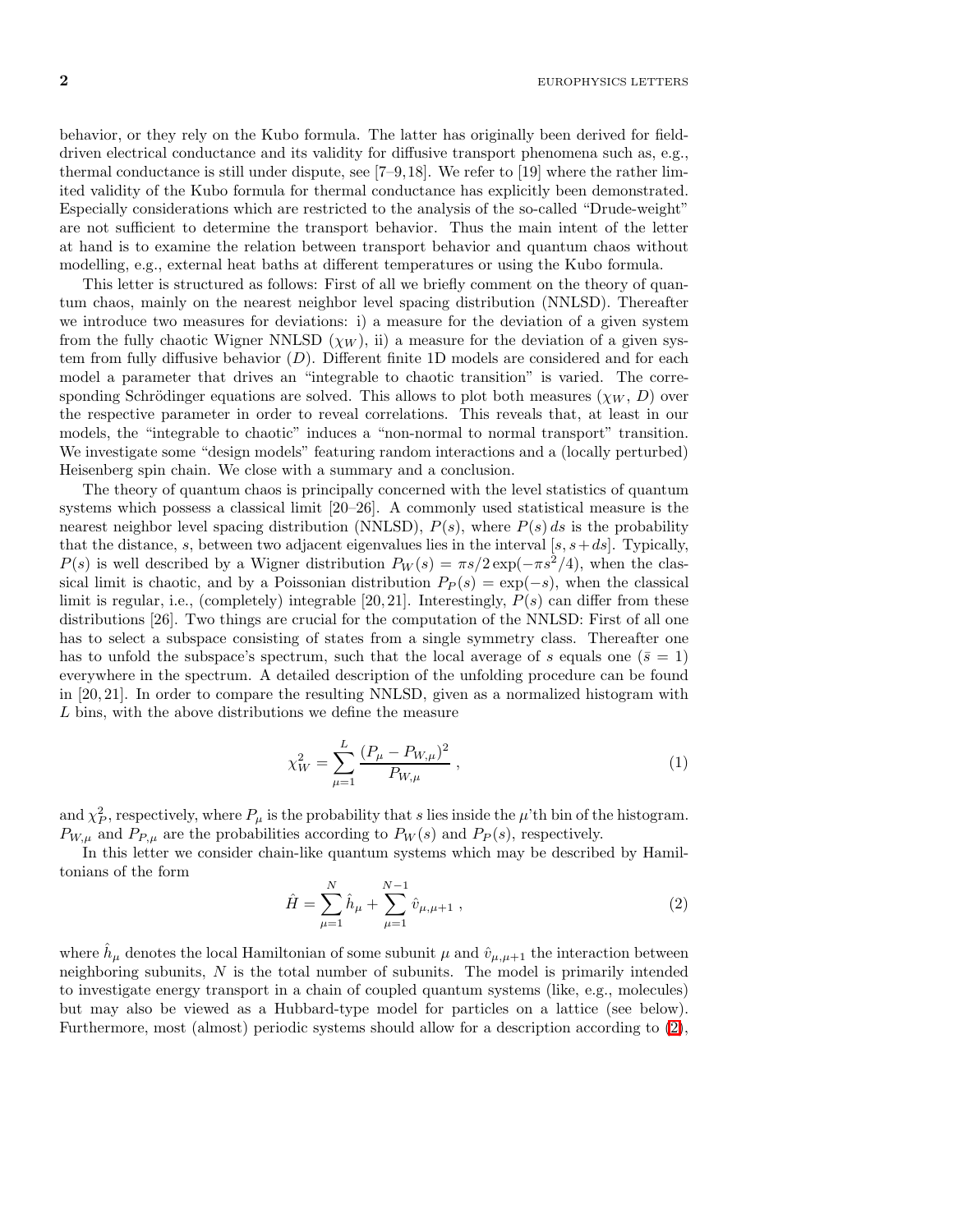## R. STEINIGEWEG *et al.*: NORMAL TRANSPORT IN CHAOTIC QUANTUM SYSTEMS 3



<span id="page-2-1"></span>Fig.  $1 - A$  chain of N identical subunits: Each subunit features a nondegenerate ground state, a wide energy gap ( $\Delta E$ ) and a comparatively narrow energy band ( $\delta \epsilon$ ) which contains n, energetic equidistant, states.

as will be illustrated below with the example of a spin chain and is explained in detail in [19]. Since we intend to identify the diffusion of, e.g., energy, we have to introduce a measure for the energy density or the local energy. We define the local energy operator at site  $\mu$  simply as  $\hat{h}_{\mu}$ . Of course, this definition neglects the energy contained in the interaction and eventually implies a weak coupling limit.

<span id="page-2-0"></span>If the transport behavior of, e.g., energy was perfectly diffusive, then the local energies  $E_{\mu}(t) = \langle \psi(t) | \hat{h}_{\mu} | \psi(t) \rangle$  ( $|\psi(t) \rangle$ ) being the full system's wavefunction) would obey the following set of equations for, e.g., a chain-like system

$$
\dot{E}_1 = \eta (E_2 - E_1), \n\dot{E}_\mu = \eta [(E_{\mu+1} - E_\mu) - (E_\mu - E_{\mu-1})], \n\dot{E}_N = \eta (E_{N-1} - E_N).
$$
\n(3)

This may be viewed as a discrete form of the diffusion equation  $\rho_E = \eta \Delta \rho_E$ ,  $\rho_E$  being the energy density. Diffusive behavior of any other quantity may be defined by a respective set of equations.

<span id="page-2-2"></span>A suitable measure for the deviation of the (numerically) exact time evolution of the local energies as obtained from the Schrödinger equation from the fully diffusive dynamics as generated by [\(3\)](#page-2-0) is given by

$$
D^{2} = \frac{1}{N} \frac{1}{5\tau} \sum_{\mu=1}^{N} \int_{0}^{5\tau} \left[ E_{\mu}^{\text{normal}}(t) - E_{\mu}^{\text{exact}}(t) \right]^{2} dt \tag{4}
$$

with  $\tau = 1/\eta$ . In the letter at hand we determine  $\eta$  through fitting the dynamics generated by [\(3\)](#page-2-0) to the (numerically) exact time evolution of the local energies. For a possible analytic computation of  $\eta$ , see, e.g., [6].

Let us now investigate two abstract examples ("design models") of [\(2\)](#page-1-0). The first model consists of N identical subunits: Each subunit features a nondegenerate ground state, a wide energy gap ( $\Delta E$ ) and a comparatively narrow energy band ( $\delta \epsilon$ ) which contains n, energetic equidistant, states, cf. Fig. [1.](#page-2-1) The next-neighbor interaction is defined as

<span id="page-2-3"></span>
$$
\hat{v}_{\mu,\mu+1} = \lambda \sum_{i,j=1}^{n} v_{ij} \,\hat{p}^{+}_{\mu,i} \,\hat{p}^{-}_{\mu+1,j} + h.c. , \qquad (5)
$$

where h.c. is the hermitian conjugate of the previous sum.  $\hat{p}^+_{\mu,i}$  corresponds to an upwards transition of the  $\mu$ 'th subunit from its ground state to the *i*<sup>'th</sup> state of its band and  $\hat{p}_{\mu}^ _{\mu,i}$ corresponds to a downwards transition, respectively.  $v_{ij}$  are randomly distributed complex numbers which are normalized to  $\sum_{i,j=1}^{n} |v_{ij}|^2/n^2 = 1$ , such that  $\lambda$  sets the total interaction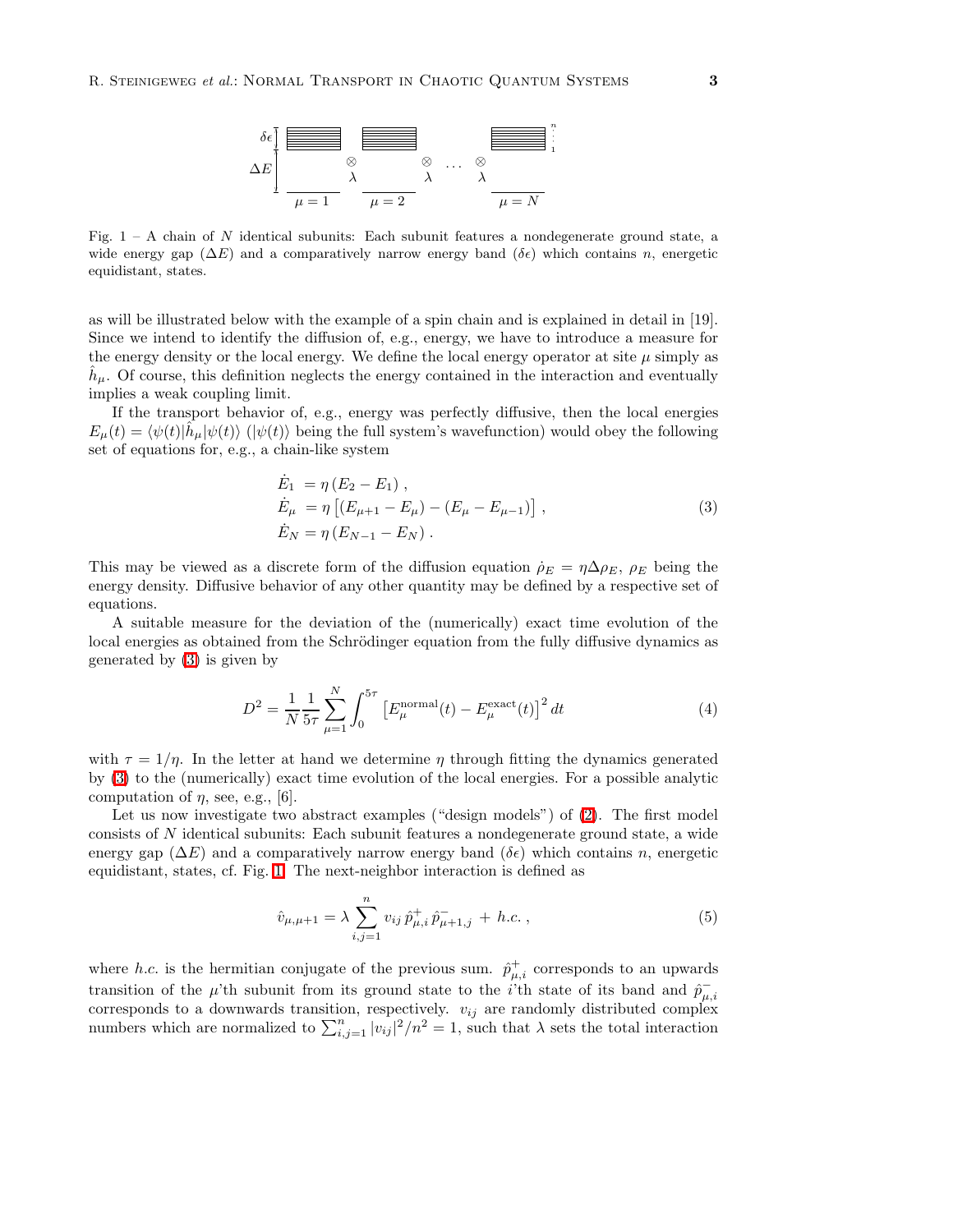4 EUROPHYSICS LETTERS



<span id="page-3-0"></span>Fig.  $2 - (a)$  Average deviation of the (numerically) exact time evolutions of the local energies from perfectly diffusive behavior. (b) Deviation of the level statistics from the Wigner distribution for the model pictured in Fig. [1.](#page-2-1) The model parameters  $N = 2$ ,  $\Delta E = 10$  and  $\delta \epsilon = 0.5$  are fixed, but n runs from 125 (+) over 250 ( $\times$ ) and 500 ( $\ast$ ) till 1000 ( $\Box$ ). Evidently, Wigner-like level statistics and normal transport are correlated.

strength. Since  $v_{ij}$  does not change with  $\mu$ , there is no disorder. Obviously, we can restrict our analysis to the one-excitation subspace (the space where one subsystem is excited and all others are in their ground state), if the initial state  $\psi(0)$  belongs to this subspace. The subspace's dimension is  $N \cdot n$  and grows linearly rather than exponentially with N.

The model may be also illustrated as a "single-particle multi-channel quantum wire", as already mentioned above, with random hoppings but without disorder. Therefore, unlike the single-particle Hubbard models with randomness in, e.g., [27], no localization occurs. Thus all deviations from normal transport which are discussed below (see Fig. [2a](#page-3-0)) are deviations towards a ballistic-type behavior, not towards localization.

For simplicity, we start with  $N = 2$ , i.e., only two subunits. Figure [2a](#page-3-0) shows  $D^2$  versus λ, averaged for 200 adequately restricted random pure initial states  $ψ(0)$ , cf. [\(4\)](#page-2-2). The model parameters  $\Delta E = 10$  and  $\delta \epsilon = 0.5$  are fixed, but n runs from 125 to 1000. Figure [2b](#page-3-0) shows  $\chi^2_W$ versus  $\lambda$ , that is, the deviation of the corresponding NNLSD from the Wigner distribution, cf. [\(1\)](#page-1-1). Expectedly, for too small  $\lambda$  (< 10<sup>-5</sup>) the subunits are almost uncoupled, such that the time evolution of the local energies differs from [\(3\)](#page-2-0) and the NNLSD deviates from the Wigner distribution. Evidently, [\(3\)](#page-2-0) does not apply for too large  $\lambda$  (> 10<sup>-2</sup>), although the NNLSD is clearly Wigner-like. Obviously, a Wigner-like NNLSD is not a sufficient condition for normal transport. Nevertheless, for all n one observation is striking: The minimum of  $D^2$  lies exactly at the position where the minimum of  $\chi^2_W$  is reached. This observation which turns out to apply to all our models is our main result. Thus, a Wigner-like NNLSD might be a necessary condition for normal transport.

We have additionally checked chains up to  $N = 15$  and  $n = 500$ . Furthermore, we have varied details of the model, e.g., the band's level distribution. We shortly summarize that the results do not significantly differ from the results of the case  $N = 2$ . The interested reader is referred to [6, 19] where, e.g., the finite size scaling is discussed in detail.

However, since real physical systems do not typically feature the gapped local spectra of the above model, we consider another example of [\(2\)](#page-1-0). The model is pictured in Fig. [3](#page-4-0) and consists of  $N$  identical subunits: Each subunit features  $n$  eigenstates which are randomly, but uniformly distributed within an energy interval  $\Delta E$ . As before  $\hat{v}_{\mu,\mu+1}$  is a randomly chosen complex matrix, but now without restriction to any subspace (no "particle-number conservation"). Nevertheless,  $\hat{v}_{\mu,\mu+1}$  is supposed to be given by  $\hat{v}_{\mu,\mu+1} = \lambda \hat{v}$  with  $\text{Tr}(\hat{v}^2)/n^2 = 1$ . Again, for each  $\lambda$  we average over an adequate set of 200 random pure initial states. For the case  $N = 2$ 

replacements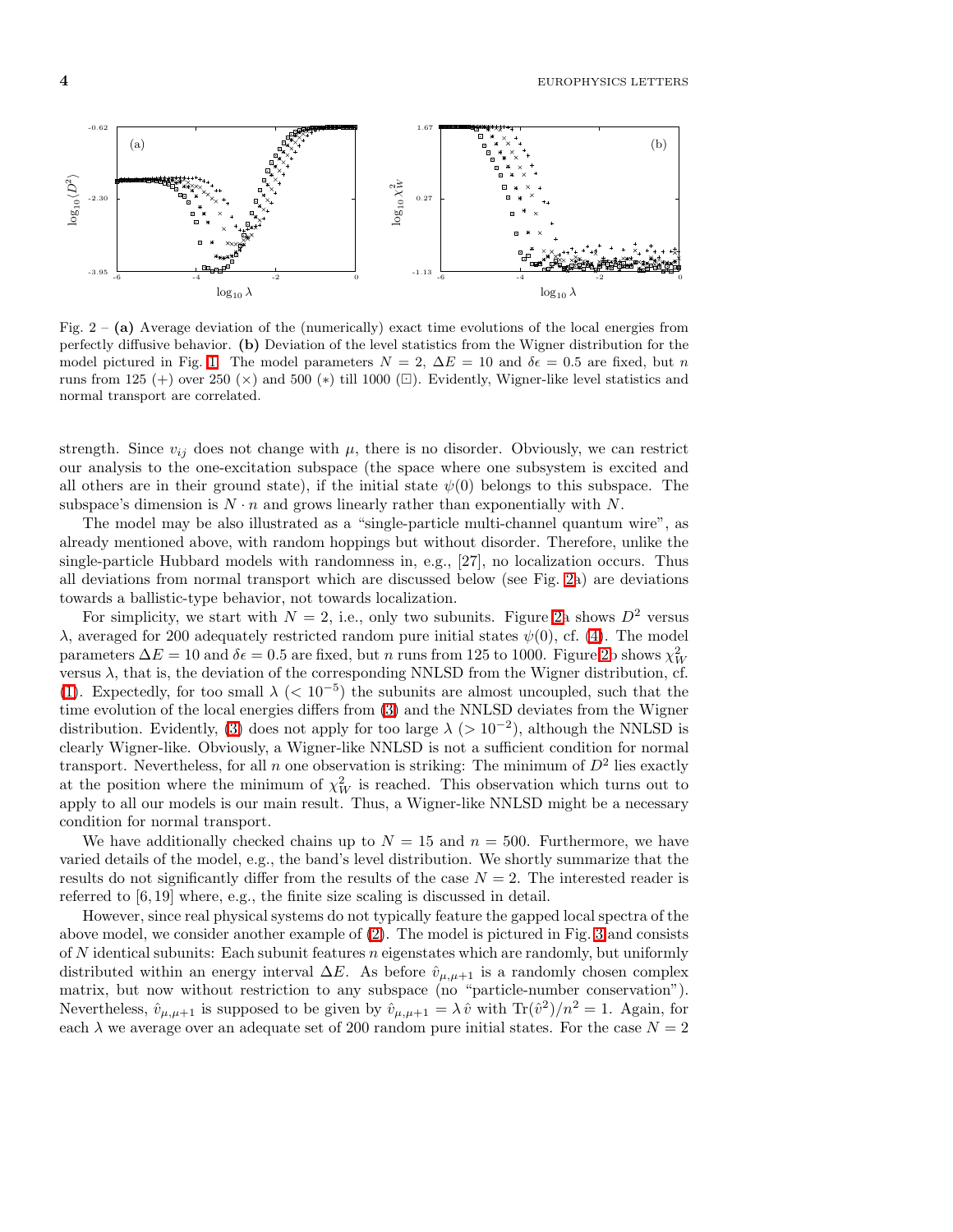R. STEINIGEWEG *et al.*: NORMAL TRANSPORT IN CHAOTIC QUANTUM SYSTEMS 5



<span id="page-4-0"></span>Fig.  $3 - A$  chain of N identical subunits: Each subunit features n states which are randomly, but uniformly distributed within an energy interval  $\Delta E$ .

the results do not qualitatively differ from the results in Fig. [2a](#page-3-0) and [2b](#page-3-0), e.g., for the model parameters  $n = 60$  and  $\Delta E = 10$  the minimum of  $D^2$  and  $\chi^2_W$  lies at  $\lambda = 0.0005$ .

What about larger N? Since for this system class the dimension of the relevant Hilbert space is  $n^N$ , we are forced to decrease n. But for smaller n deviations from the fully diffusive behavior typically increase, cf. Fig. [2a](#page-3-0). Nevertheless, in principle we find the above result also confirmed for  $N = 3$  and  $n = 20$ . Remarkably, even for  $N = 6$  and  $n = 4$  the time evolution of the local energies is in tolerably good agreement with [\(3\)](#page-2-0), again for a parameter regime where the NNLSD is Wigner-like. (We do not display all those data here, since they essentially look like Fig. [2.](#page-3-0))

However, for a chain of two level subunits, that is, for a chain of "spins" relaxation and local fluctuations are indistinguishable on the scale of a single subunit, i.e., on this scale [\(3\)](#page-2-0) does not apply. This changes if the scale is changed, i.e., if various neighboring spins (including their mutual interactions) are grouped together to form a subunit as addressed by [\(2\)](#page-1-0). However, since a spin chain with random next neighbor interaction may always be viewed as a "mixture" of different wellknown spin models, it is more meaningful to consider directly a single spin model, e.g., the Heisenberg model. Furthermore, other than our "design models", those spin models possess a classical counterpart which is unambiguously either integrable or not [21, 28]. Thus, in the following we consider a Heisenberg spin chain in an external magnetic field B. Concretely, the Hamiltonian reads

<span id="page-4-1"></span>
$$
\hat{H} = \frac{1}{2} \sum_{\mu=1}^{N} (B + B_{\mu}) \hat{\sigma}_{\mu}^{z} + \frac{\lambda}{4} \sum_{\mu=1}^{N-1} \hat{\sigma}_{\mu} \cdot \hat{\sigma}_{\mu+1} , N \text{ even}, \qquad (6)
$$

where  $\hat{\sigma}_{\mu}$  are the standard Pauli operators and  $B_{\mu}$  are local variations from B. Furthermore,  $B_{\mu}$  are chosen as Gaussian distributed random numbers with  $\langle B_{\mu} \rangle = 0$  and  $\langle B_{\mu} B_{\nu} \rangle = \delta_{\mu\nu} \epsilon^2$ . The parameter  $\lambda$  sets the coupling strength, but the Heisenberg interaction is not normalized to 1, unlike [\(5\)](#page-2-3). As mentioned above we operationally divide the chain into only two subunits, namely the first and second half. Note that due to the local fields  $B_{\mu}$  the spectra of those halves may not be identical.

Obviously,  $(6)$  is invariant under rotations around the *z*-axis. In order to compute the NNLSD we choose the subspace with  $M = 0$ , where M is the quantum number with respect to  $\hat{S}^z = \sum_{\mu=1}^N \hat{\sigma}_{\mu}^z/2$ , the generator of these rotations. For a model as given by [\(6\)](#page-4-1) with  $N=12$ the dimension of this subspace is  $d = 924$ . Figure [4a](#page-5-0) shows  $\chi^2_W$  versus  $\epsilon$ , averaged for 100 sequences  $B_{\mu}$ , that is, the average deviation of the NNLSD from the Wigner distribution, and  $\chi_P^2$ , respectively, cf. [\(1\)](#page-1-1). Since the system is integrable for  $\epsilon = 0$ , a Poisson-like NNLSD is obtained. When  $\epsilon$  increases from zero, the system undergoes a transition to chaos and consequently the NNLSD becomes Wigner-like. The minimum of  $\chi^2_W$  (the maximum of  $\chi^2_P$ ) is reached at  $\epsilon \approx \lambda/4$ . When  $\epsilon$  further increases and becomes larger than  $\lambda$ , the system becomes localized and accordingly a Poisson-like NNLSD reappears, see [22–24], too.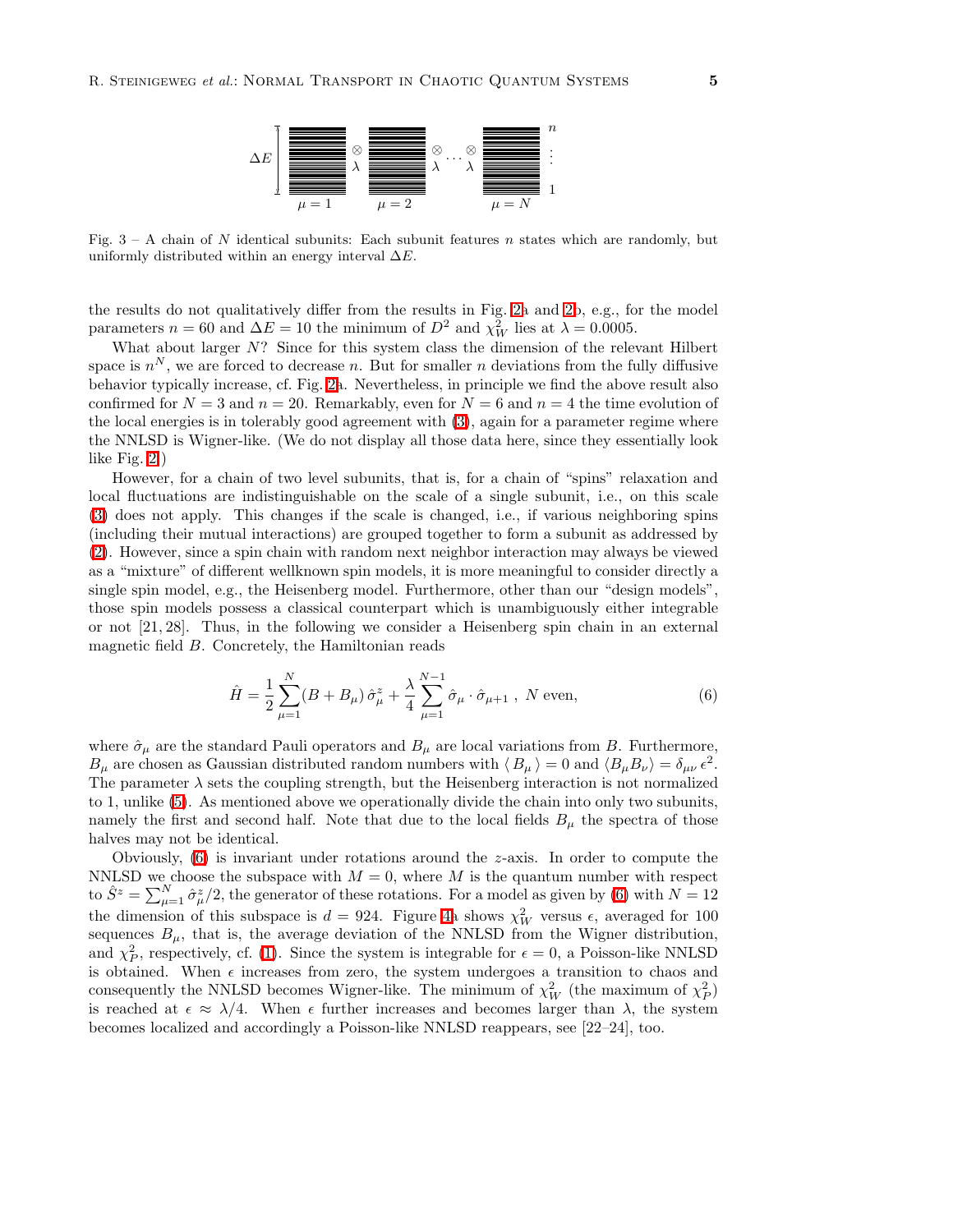6 EUROPHYSICS LETTERS



<span id="page-5-0"></span>Fig.  $4 - (a)$  Average deviation of the level statistics from the Wigner distribution  $(+)$  and the Poisson distribution  $(x)$  for the spin model corresponding to [\(6\)](#page-4-1). (b) Time evolution of the first half's local magnetization for  $\epsilon/\lambda = 0$  (dashed curve), 0.25 (dotted curve) and 1 (solid curve). Evidently, exponential decay indicating normal transport occurs only for  $\epsilon/\lambda = 0.25$ , the parameter for which the level statistics are most Wigner-like.

Since neither the level statistics nor the dynamics within the mentioned subspace depend on the constant field B, we set  $B = 0$ . Here we analyze the transport of magnetization which is, just like energy, a conserved quantity in this model. According to our above partition scheme we define two local magnetizations:

$$
M_1 := \frac{1}{2} \langle \psi(t) | \sum_{\mu=1}^6 \hat{\sigma}_{\mu}^z | \psi(t) \rangle \quad \text{and} \quad M_2 := \frac{1}{2} \langle \psi(t) | \sum_{\mu=7}^{12} \hat{\sigma}_{\mu}^z | \psi(t) \rangle . \tag{7}
$$

If the transport behavior of magnetization was diffusive on this scale, the M's should exhibit a dynamics as generated by a direct analogue to [\(3\)](#page-2-0), i.e., they should simply relax exponentially to equilibrium. In Fig. [4b](#page-5-0)  $M_1$  is displayed for the cases  $\epsilon/\lambda = 0$  (dashed), 0.25 (dotted) and 1 (solid). The chosen initial state  $\psi(0)$  is the only state with  $M_1 = 3$  and  $M_2 = -3$ . Obviously, for the case  $\epsilon/\lambda = 0$  the transport is non-normal, the "bouncing" behavior of the magnetization could rather be interpreted as a hint for ballistic transport. This issue has been discussed very controversially in the literature [12–16]. So far, we also have no definite conclusion. For  $\epsilon/\lambda = 1$  almost no transport is observable, the magnetization seems to be stuck, i.e., localized. But at the minimum of  $\chi^2_W$  (the maximum of  $\chi^2_P$ ),  $\epsilon/\lambda = 0.25$ , there is a tolerably good agreement with [\(3\)](#page-2-0): the first half's local magnetization decays almost exponentially from the initial value  $M_1 = 3$  to the equilibrium value  $M_1 = 0$ , as expected for normal transport.

What is to be expected for longer chains? Regular transport and localization scenarios should be unaffected in the thermodynamic limit as the investigations of the first system class and theories in [6,19,29] suggest. The ballistic-like transport may possibly become normal on a larger scale.

Of course, our Heisenberg model can be mapped on a 1D twelve-site Hubbard model of interacting spinless fermions with disorder. Such systems have recently been studdied in [30] with the result that the interaction may lead to finite conductivity (above some critical temperature) for systems that would be localized (in real space) otherwise. Although our states are far from being thermal, our results are in accord with those findings: If we remove the interactions (the  $\hat{\sigma}_{\mu}^{z}\hat{\sigma}_{\mu+1}^{z}$ -term) for the normal transport case  $(\epsilon/\lambda = 0.25)$  we find that magnetization essentially stays in the first half, i.e., localization occurs. Consistently, the NNLSD becomes Poissonian again.

replacements